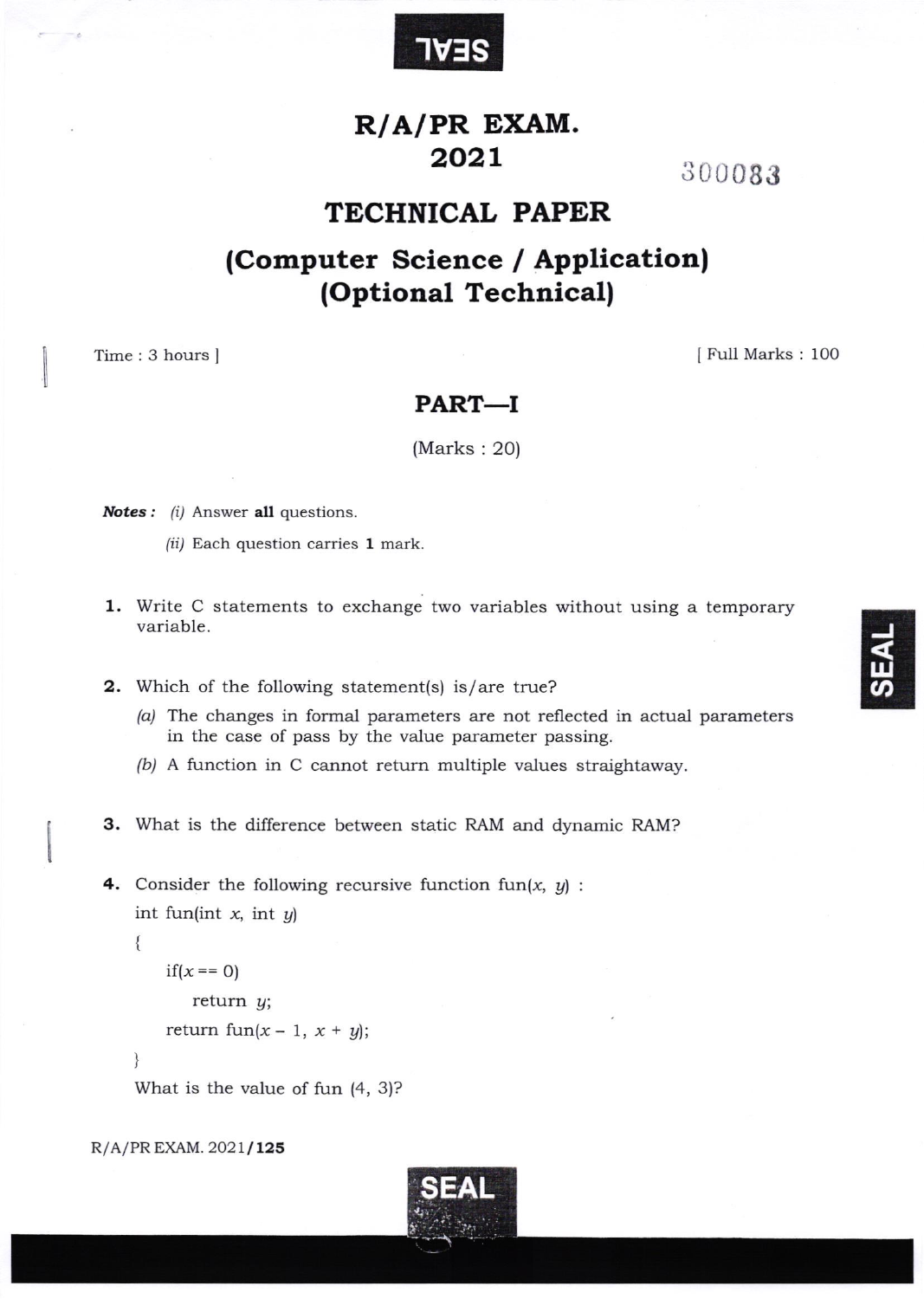- 5, How is dynamic programming different from greedy approach of algorithm design?
- 6. A series of Undo/Redo operations in MS-Excel or MS-Word best corresponds to which data structure?
	- /a/ Stack
	- (b) Queue
	- /c/ Linked list
	- $(d)$  None of the above
- 7. Identify a minimum spanning tree in the following graph :



8. Differentiate between malloc and realloc dynamic memory allocation functions.

9. What is friend function in C++?

1O. In operating system, what do you mean by critical section?

11. Convert the decimal number  $(50)_{10}$  into its hexadecimal equivalent.

- 12. What do you mean by virtual memory?
- 13. Determine the postfix equivalent of the infix expression  $A * B \wedge C + D$ .
- 14. Differentiate between relational data model and object-oriented data model.

Jereo Bar

 $\frac{1}{2}$ 

 $R/A/I$  R/A/PR EXAM. 2021/125